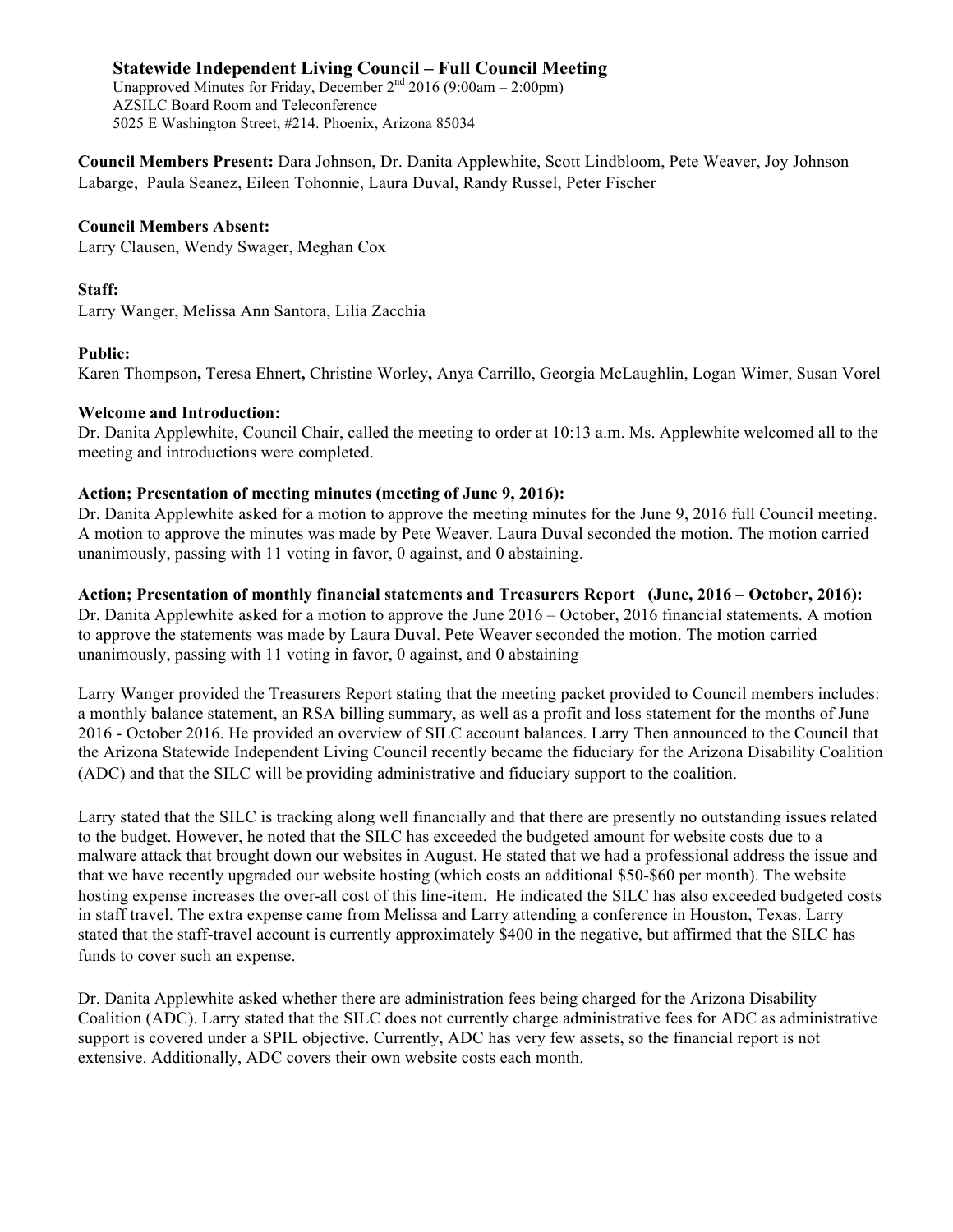Unapproved Minutes for Friday, December  $2<sup>nd</sup> 2016 (9:00am - 2:00pm)$ AZSILC Board Room and Teleconference 5025 E Washington Street, #214. Phoenix, Arizona 85034

Dara Johnson asked whether the current fiscal year budget is consistent with the budget for years prior. Larry stated that the budget of \$266,000 for this fiscal year is the same amount from FY2015.

## **Chair's Report:**

#### *A. Council appointments*

Dr. Applewhite asked that Larry review the current situation with Council appointments. Larry stated that the SILC currently has two pending Council member appointments. Both potential Council appointees have significant experience in the Independent Living field.

#### *B. Committees*

Dr. Applewhite then indicated that appointments would be made to committees, asking Larry to remind Council of the standing committees in addition to those established under the new SPIL. Larry stated that the policy and advocacy committee and the resource development committee are both established under the new authorities for SILCs included in the new regulations.

Dara Johnson asked whether the SILC presently has an evaluation committee. Larry stated that the SILC will have an evaluation committee; but that presently, there have been no official sub-committee appointments. Dr. Applewhite stated that SILC sub-committees will be meeting on a monthly basis and that the full Council meetings will be held quarterly. At the Full-Council meeting, each sub-committee will present a report. Additionally, we will have a significant increase in the number of presentations that will occur at Full Council meetings.

Scott Lindbloom suggested the creation of a healthcare committee. Danita stated that the SILC will develop a resource development committee and that such a committee can maintain a focus on health as one of the resources that shall be developed.

## **Executive Director's Report:**

# *A. Final IL Program regulations from ACL*

Larry announced that the Final Independent Living Program regulations from the Administration for Community Living were released in October. He stated that there are no significant changes between the present regulations and the draft regulations that came out one year prior. Larry stated that the upcoming 2017 SILC Congress will provide training on the updated program regulations.

Larry additionally indicated that significant language modifications will need to be made in our bi-laws regarding the make-up of the Council and the development of the State Plan; as the language no longer fits and needs to remain consistent. Larry announced to the Council that the executive committee will be working on changing the bilaws and the executive order and that, in March, the committee will come back with some proposed bi-law changes.

## *B. Action; Request to modify staff job descriptions*

Larry reminded attendees that organization policy dictates that job title and job description changes must be presented to the full Council for approval before any official modifications occur. Due to changes in organization structure and overall staff duties; Larry proposed that Melissa's title be modified to Director of Administration and Youth Initiatives and that Lilia's title be changed to Projects and Communications Coordinator.

Larry stated that he is requesting the authority to increase the Projects and Communications Coordinator position to 28-32 hours per-week if needed as the SILC begins work on the 2017 – 2019 State Plan for Independent Living. This position would become full-time if increased to 32 hours per SILC policies meaning the employee would become eligible for benefits, mainly health-insurance.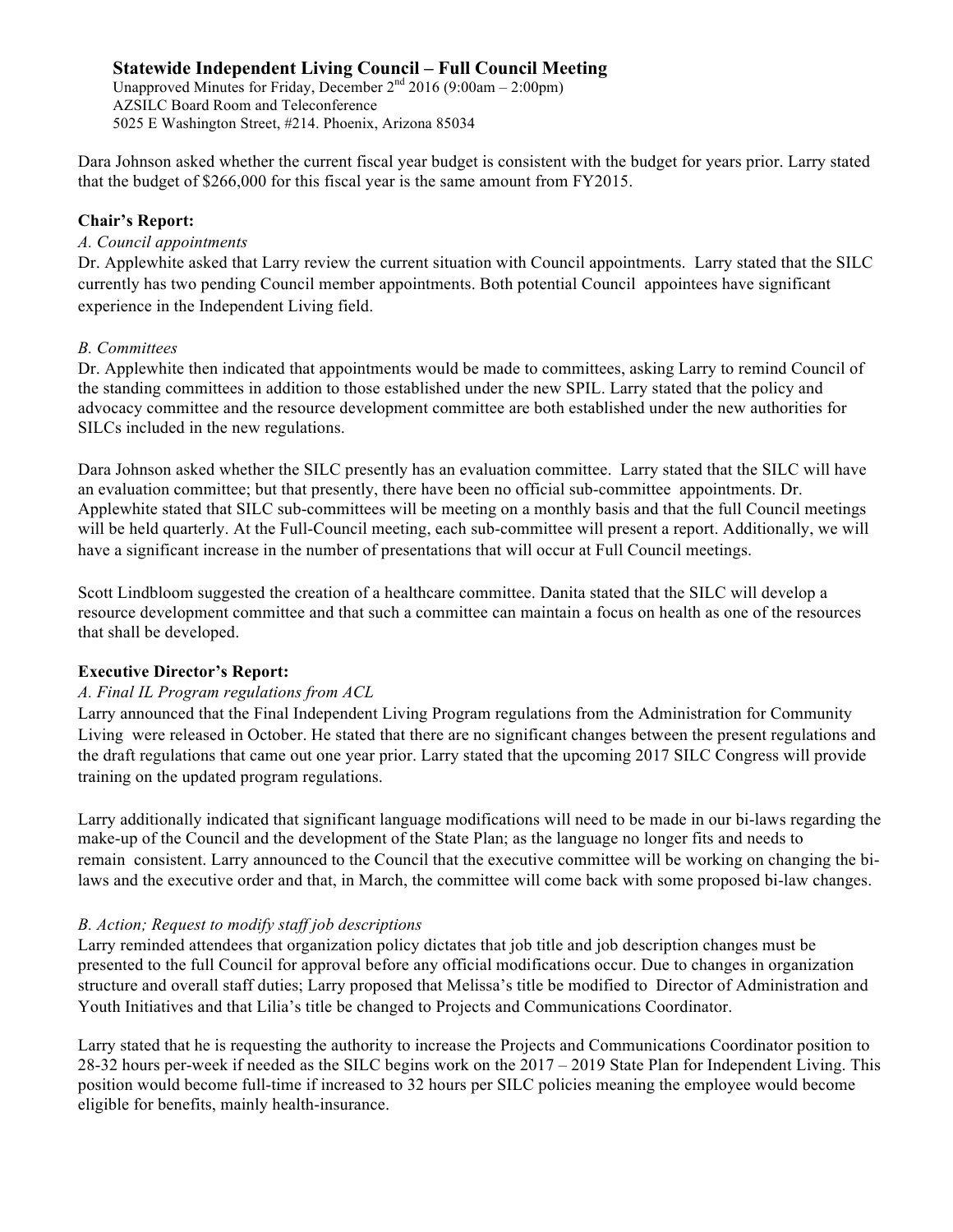Unapproved Minutes for Friday, December  $2<sup>nd</sup> 2016 (9:00am - 2:00pm)$ AZSILC Board Room and Teleconference 5025 E Washington Street, #214. Phoenix, Arizona 85034

Dr. Danita Applewhite asked for a motion to approve the new job titles and job descriptions. A motion to approve the updated titles and descriptions was made by Laura Duval. Scott Lindbloom seconded the motion. The motion carried unanimously, passing with 11 voting in favor, 0 against, and 0 abstaining.

#### *C.* Action; *2017 health insurance coverage for SILC employees*

Larry stated that the SILC has received health-insurance quotes for the upcoming year from Health-Net and that there has been a significant rise in health-care premiums. Presently, The SILC has been covering 100% of staff health-insurance premiums. The expected monthly premium for employees currently using the health insurance is \$1,372. The rise-in-cost is approximately \$200 per month.

Danita asked whether the increase in cost would include Lilia's health insurance if the position is increased to 32 hours. Larry stated that the quote from the broker estimated that the total for Lilia's health insurance would cost less than \$400 more per month.

Dr. Danita Applewhite asked for a motion to approve the purchase of health insurance for SILC employees. A motion to approve the purchase of health insurance for SILC employees was made by Pete Weaver. Laura Duval seconded the motion. The motion carried unanimously, passing with 11 voting in favor, 0 against, and 0 abstaining.

## *D. SILC Congress attendees*

Larry stated that the SILC has presently registered several Council members for the 2017 SILC Congress (as early registration ends today). He announced that he will be contacting Council members to confirm their attendance. Larry specified that priority will be given to newly appointed Council members, as they have not attended SILC Congress previously.

# *E.* Action*; Request to endorse Arizona Disability Coalition statement opposing changes to the Arizonans with Disabilities Act*

Larry provided an overview of what has transpired over the past year related to the AZDA, legal issues that small businesses have faced because of thousands of disability access claims being filed against businesses and the certainty that legislation will be introduced in the 2017 session that will result in limitations and barriers being placed on people who have disabilities. Specifically, issues related to the likelihood of a cure period and other delays if someone encounters discrimination and or barriers to access. Larry asked that the Council consider taking a position on the issue given the new authority of advocacy granted to the Council in the federal regulations. However, after significant discussion of these issues, Council members expressed concerns about taking this step, especially in relation to potential for the Governor to take a public position and the possibility that we might find ourselves at odds with his statements.

## *F. Office updates*

Larry provided the Council with a brief office update; stating that the SILC is currently operating under last year's contract from Rehabilitation Services Administration (RSA). This is in relation to the Innovation and Expansion funds we receive. Additionally, we do not yet have a contract in place to receive and distribute the Part B funding as outlined in the new SPIL. This has resulted in significant delays in implementation of SPIL related activities. Larry stated that he has a meeting with Kristen Mackey on the 14<sup>th</sup> of the month to discuss the delayed contract.

## **Action; Selection of firm to provide audit services:**

Larry explained to the Council that he has a number of concerns related to the auditor that we have been using and that he wishes to move to identify and select another firm. He notified the Council that for Fiscal Year 2016, our Audit was required to be completed by November 15, 2016. However, we have filed an extension to February 15<sup>th</sup>.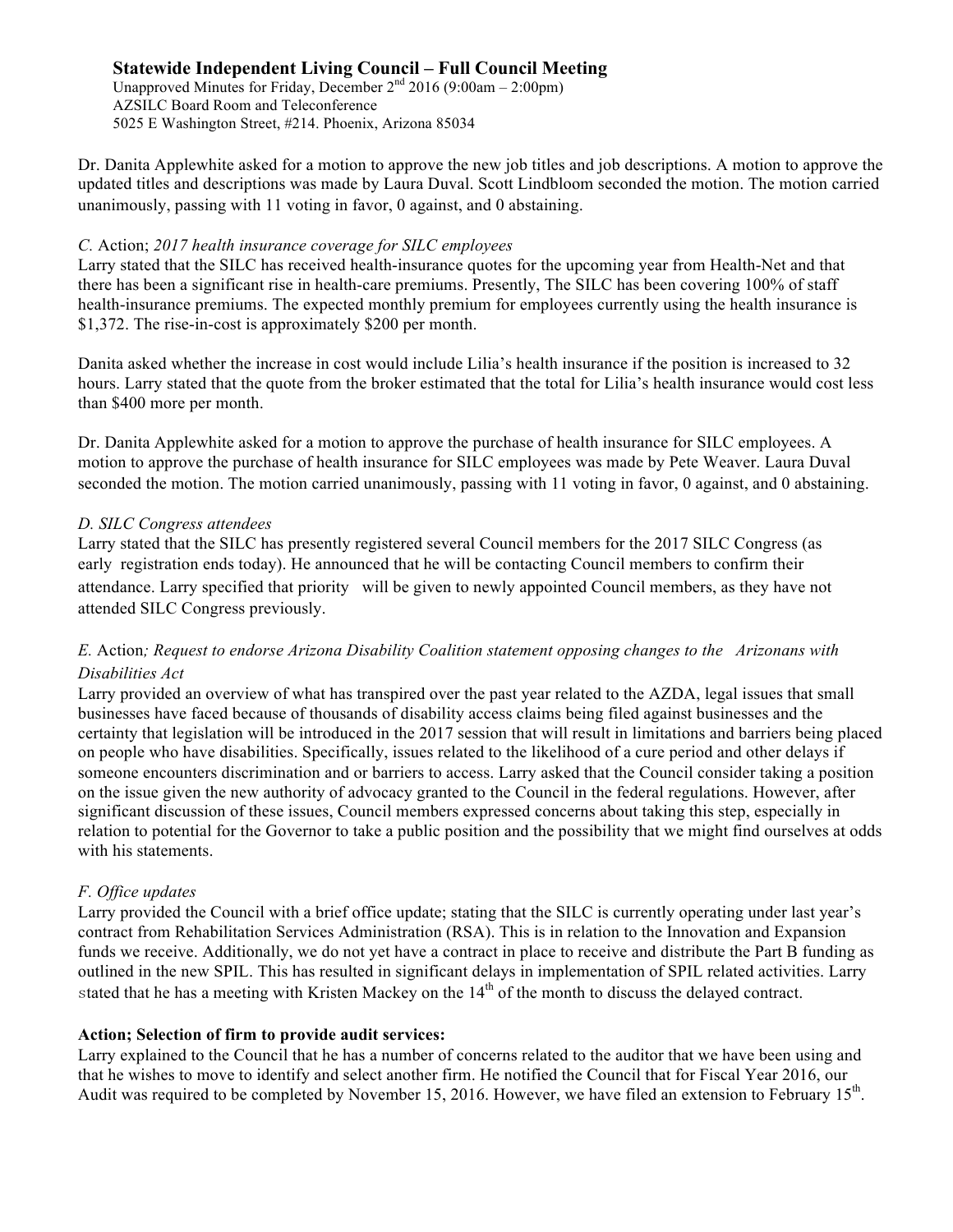Unapproved Minutes for Friday, December  $2<sup>nd</sup>$  2016 (9:00am – 2:00pm) AZSILC Board Room and Teleconference 5025 E Washington Street, #214. Phoenix, Arizona 85034

2017. Larry stated that the SILC put out a request for proposals on our website and sent it to a number of firms. We received a response from Steven Peterson of the Rafferty Firm. Larry recommended the Council strongly consider this bid as we have worked with this firm from time to time to review our books and that he is very confident in their work.

Dr. Danita Applewhite asked for a motion to approve the selection of the Rafferty firm to provide audit services. A motion to approve selection of the Rafferty firm to provide audit services was made by Pete Weaver. Laura Duval seconded the motion. The motion carried unanimously, passing with 11 voting in favor, 0 against, and 0 abstaining.

## **Action; Possible relocation of the SILC office:**

Larry began the conversation by reminding everyone of the discussion related to this issue during the April Council meeting. He reviewed the outcome of the prior discussion and highlighted several points for consideration related to maintaining a physical office versus allowing employees to move to a remote office environment. This included discussion related to the very limited foot traffic we see because we are not an individual service provider, the fact that many of the tools needed to move to a remote environment are already in place, and the significant cost savings that would be realized. He then discussed logistical issues such as phones, computer/Internet access, Etc. Finally, he shared that he has had conversation with other SILCs that have adopted this approach across the country.

Dara Johnson asked about the lease term and if we would be permitted to exit without penalty. Larry stated that the SILC is technically under lease with Ability360 until December  $31<sup>st</sup>$ , 2018 but that he has spoken with Phil Pangrazio, CEO of Ability360 and been told that his board has authorized him to allow us to exit the lease.

Pete Weaver asked what the monthly savings would be for the organization. Larry stated that the SILC currently pays over \$26,000 in rent each fiscal year and this would be the minimum amount saved from this transition.

Dr. Applewhite stated that she is excited about the changes and reminded the Council that remote office environments have proven to be extremely successful for other state's Independent Living Councils.

Scott Lindbloom asked whether the SILC will still provide a phone-conferencing option. Larry stated that we will still have phone conferences and that the SILC will ensure provision of accessible meeting spaces for those attending the meetings in-person.

Scott asked whether the SILC would be able to host meetings in various Arizona Counties. Larry responded by stating that the Council can look into this option.

Dr. Danita Applewhite asked for a motion to approve the relocation of the SILC office. A motion to approve the relocation of the SILC office was made by Scott Lindbloom. Eileen Tohonnie seconded the motion. The motion carried unanimously, passing with 11 voting in favor, 0 against, and 0 abstaining.

## **IL Network Report:**

Eileen Tohonnie, Director of Assist to Independence (located on the Navajo reservation Tuba City AZ) provided an IL network report. Ms. Eileen Tohonnie began her report by providing an update on up and coming IL Network projects. Ms. Eileen Tohonnie reported that the majority of Assist's current staff was newly hired within the past 4-5 months. Furthermore, Assist is working on a transportation program and is contracting with Indian Health Services for program costs. Additionally, Assist is making steps towards educating community tribal leaders on accessibility issues. Assist also recently received a trust-fund grant to build fifteen accessible homes on the Navaho reservation per year. Lastly, Assist is working towards serving underserved areas, as well as serving the youth of the Navaho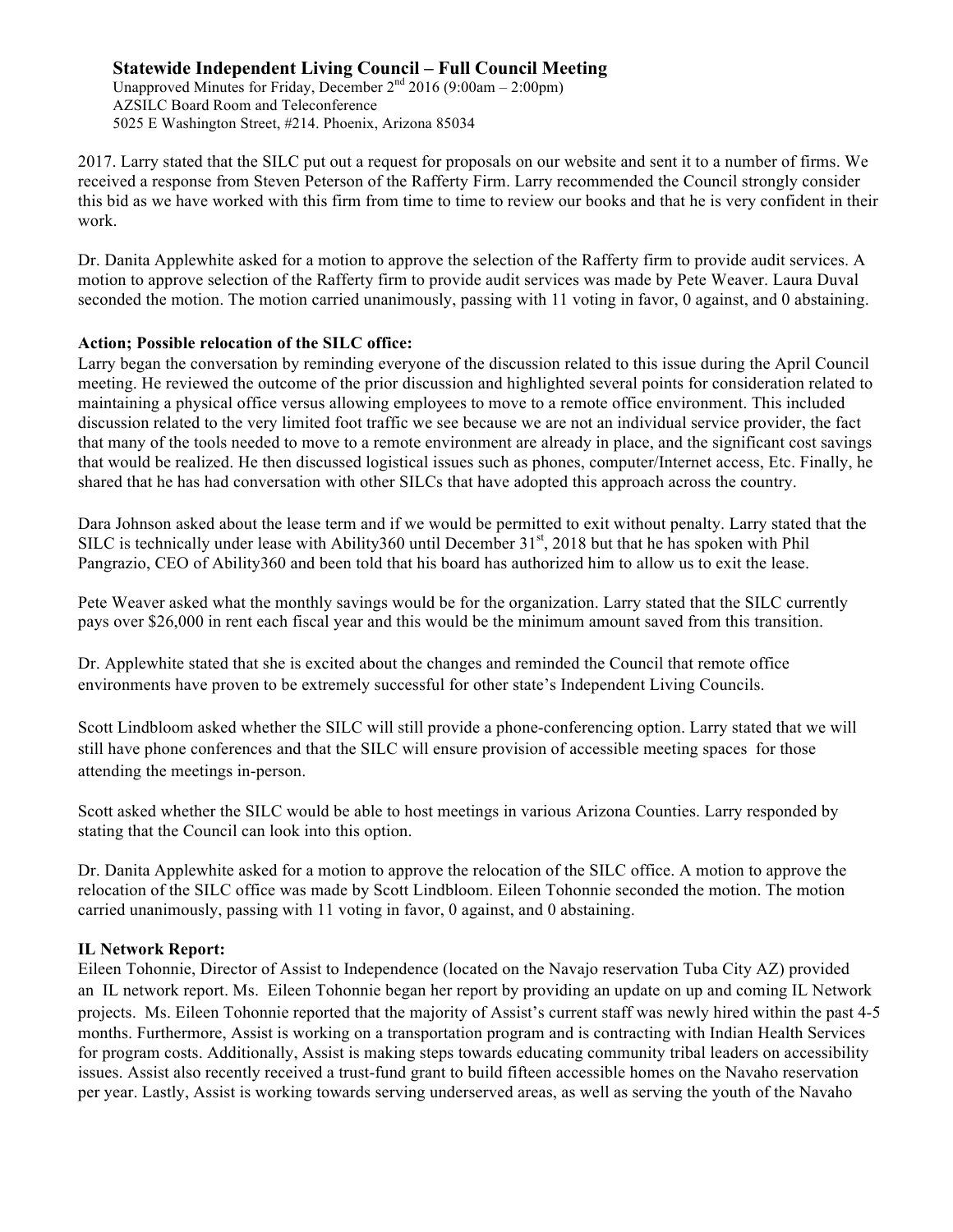Unapproved Minutes for Friday, December  $2<sup>nd</sup>$  2016 (9:00am – 2:00pm) AZSILC Board Room and Teleconference 5025 E Washington Street, #214. Phoenix, Arizona 85034

nation. Assist has begun working with Community of Practice in Flagstaff in order to move youth-related efforts along.

#### **State Rehabilitation Council report:**

Danita Applewhite provided a brief State Rehabilitation Council (SRC) report. Danita stated that several SRC council members have left the State Rehabilitation Council and that the SRC is currently not looking for replacements. Danita stated that RSA is presently servicing over 20,000 consumers and 68% are dealing with mental and psycho-social issues.

## **Tribal VR/Project 121 report:**

Paula Seanez provided a very brief Tribal VR/ Project 121 report. Paula stated that a scheduled quarterly meeting occurred for Project 121 Arizona, but many attendees were unable to participate.

## **Emergency Preparedness Presentation:**

Teresa Ehnert presented information on Emergency Preparedness in Arizona with emphasis on efforts the state has undertaken over the past few years to better accommodate individuals with access and functional needs. Teresa highlighted accomplishments of the Arizona Department of Health Services. Accomplishments included: improving independent living within shelters, gaining a 3000 sq. foot storage space full of accessibility equipment (with wheelchair ramps, assistive technology, canes, etc), and integrating a streamline planning process.

The Arizona Department of Health Services previously hosted workshops in partnership with the Arizona Center for Disability Law. Workshops focused on training the Northern region of Arizona on issues related to emergency preparedness. Through this initiative, 110 developmentally disabled Arizonans, using a train-the-trainer model, taught other developmentally disabled individuals emergency preparedness planning tools. Teresa stated that the organization is once again planning to host the Partners in preparedness Conference, an event they hold roughly every 18 months. This event brings together individuals from across the state to address emergency preparedness and AFN related issues.

Finally, Teresa discussed the Access and Functional Needs Taskforce and the mission of this group. Further, she indicated that much work remains for the participating organizations. She mentioned some of those organizations and specifically requested that she would like involvement from the SILC. She is hopeful that someone from the organization can continue to be involved in the effort.

## **AZYLF Alumni Association update:**

Melissa Ann Santora provided Council members with a copy of the 2016 Arizona Youth Leadership (AZYLF) Summary Report, detailing accomplishments that occurred during the 2016 forum. Anya Carillo provided Council members with a report on the AZYLF Alumni Association and summarized accomplishments of the association.

Anya presented the AZYLF Stick it to Stigma pledge, which was introduced on a National Level in Reno, Nevada during the Association of Programs for Rural Independent Living (APRIL) conference. Stick it to Stigma is a grassroots advocacy campaign initiated by the Arizona Youth Leadership Forum (AZYLF) for Students and Transitioning Young Adults Who Have Disabilities.

#### **Employment First in Arizona:**

Susan Vorel of the Sonoran UCEDD presented Employment First of Arizona, an initiative whose mission is to create employment opportunities for individuals who have disabilities in the state. Susan provided a report of recent activities of Employment First in Arizona as well as an overview of the mission and philosophy of the effort. She highlighted ongoing efforts related to WIOA, work with the Department of Education, and sub-minimum wage